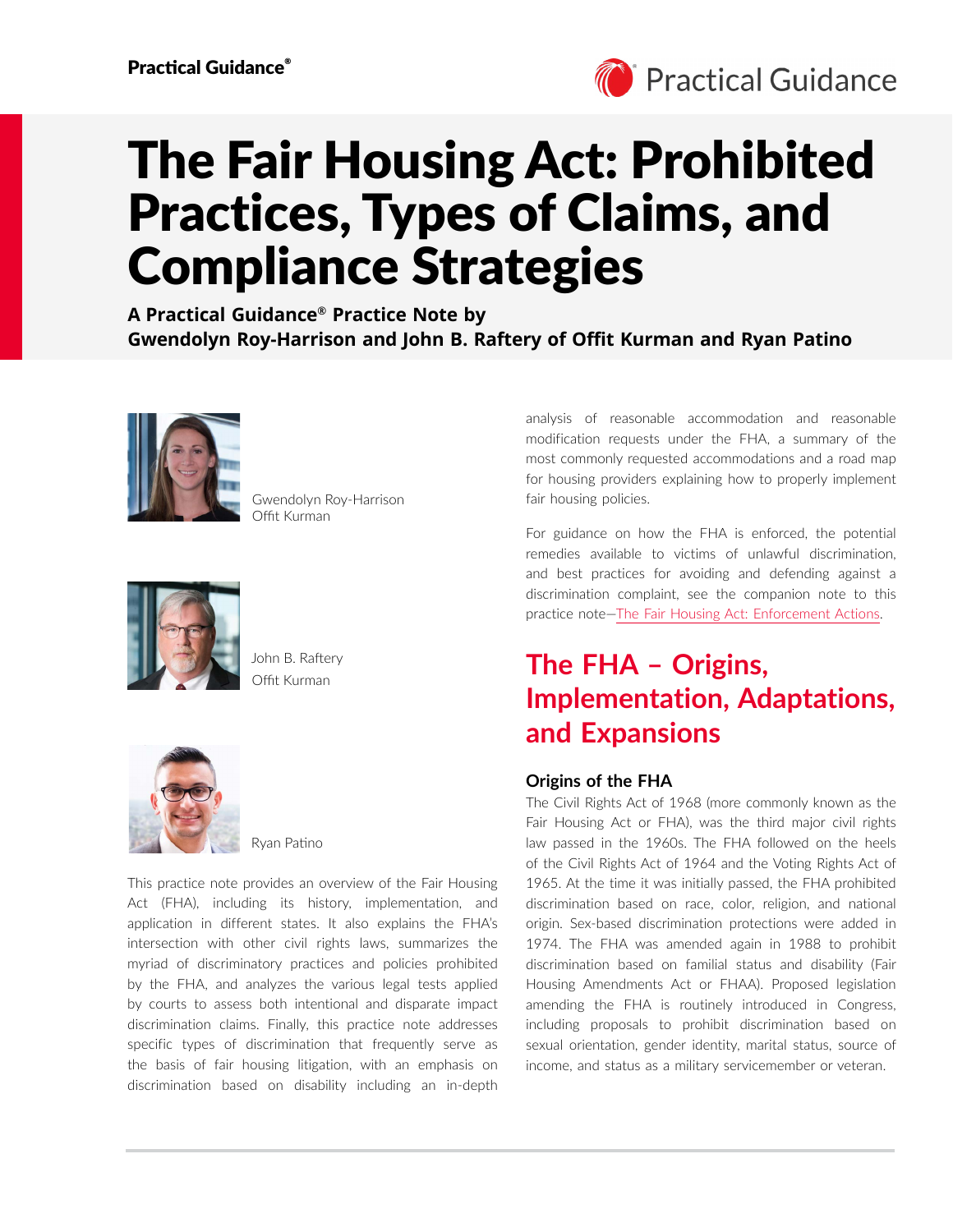Currently, the FHA prohibits discrimination on the basis of race, color, religion, sex, handicap, familial status, or national origin in the sale or rental of housing, the financing of housing, the provision of brokerage services, and in residential real estate-related transactions. The FHA applies to most housing providers, both public and private, including owners and agents of single-family homes, apartments, condominiums, mobile homes, and others. The FHAs coverage of "residential real estaterelated transactions" further includes both the "making [and] purchasing of loans secured by residential real estate [and] the selling, brokering, or appraising of residential real property." 42 U.S.C. § 3605.

The U.S. Department of Housing and Urban Development (HUD), through its Office of Fair Housing and Equal Opportunity (FHEO), receives and investigates complaints under the FHA and determines if there is reasonable cause to believe that an act of discrimination occurred or is likely to occur. Many state and local fair housing agencies are also tasked with investigating complaints arising from alleged acts of discrimination in their jurisdiction, which may cite federal, state, and local fair housing laws. If the alleged discriminatory act takes place in a state or locality that has adopted a fair housing enforcement agency similar to the FHEO, HUD may refer the complaint to that local agency for investigation.

### **Implementation**

The FHA describes the types of housing practices in which discrimination is prohibited and provides illustrations of such practices. 24 C.F.R. § 100 et seq. This includes the sale or rental of a dwelling (24 C.F.R. § 100.60); the provision of services or facilities in connection with the sale or rental of a dwelling; other conduct which makes dwellings unavailable to persons (24 C.F.R. § 100.65); advertising or publishing notices with regard to the selling or renting of a dwelling (24 C.F.R. § 100.70(d)); misrepresentations as to the availability of a dwelling (24 C.F.R. § 100.75); and the denial of "access to membership or participation in any multiple-listing service, real estate brokers association, or other service relating to the business of selling or renting dwellings." 24 C.F.R. § 100.90.

The FHA applies to federal, state, and local agencies as well as discrimination claims related to zoning regulations and providing municipal services. The FHA makes it unlawful for local governments to make zoning or land use policies that exclude or discriminate against protected classes, which includes denying a permit for a group home or refusing to make reasonable accommodations in land use and zoning policies. See [Drayton v. McIntosh County \(S.D. Ga.\) | CRT](https://www.justice.gov/crt/case/drayton-v-mcintosh-county-sd-ga)  [| Department of Justice.](https://www.justice.gov/crt/case/drayton-v-mcintosh-county-sd-ga) An example of this prohibition could be a zoning restriction prohibiting the number of unrelated adults living in a housing accommodation. If these unrelated persons reside in a group facility for young adults with disabilities—within the number of occupants permitted under fire and health code considerations—then the zoning restriction could be discriminatory. Most likely, the political subdivision would need to show a nondiscriminatory basis for such a zoning restriction.

In some circumstances, localities may make zoning or land use decisions that appear neutral and nondiscriminatory on their face but have an unintended and adverse effect for a protected class. This is also referred to as a disparate impact. Despite the lack of intent, when disparate impact is proven, localities may still be held accountable for discriminatory housing practices. The U.S. Supreme Court upheld this extension of the FHA in the case Texas Dept. of Housing and Community Affairs v. Inclusive Communities Project, Inc., 135 S. Ct. 2507 (2015) which involved a Texas nonprofit organization that brought a suit against the State of Texas alleging that the State disproportionately allocated tax credits to housing projects in majority African American inner-city areas, when compared to majority-white suburban areas. The Supreme Court affirmed a ruling in favor of the nonprofit organization based on a determination that disparate impact claims are permissible under the FHA. 135 S. Ct. at 2507.

### **Adaptations by Local Jurisdictions**

#### *Maryland*

Maryland's fair housing law mirrors the FHA but expands the number and scope of protected classes under the federal law. In Maryland, marital status, gender identification, sexual orientation, and source of income are additional protected classes. Marital status is defined as "the state of being single, married, separated, divorced or widowed." 12 C.F.R. § 1002.2. Sexual orientation means the identification of an individual as to male or female, homosexuality, heterosexuality, or bisexuality. Md. Code, State Government, § 20-101. Gender identity is defined as the gender-related identity, appearance, expression, or behavior of a person, regardless of the person's apparent sex at birth. Md. Code, State Government, § 20- 101. Maryland's law exempts rooms or units for rent in a dwelling in which the owner occupies a unit as his/her principal residence. These owners may reject an application for co-residency based on sex, sexual orientation, gender identity, or marital status but cannot discriminate against someone because of his/her race, color, religion, familial status, national origin, disability, or source of income. Md. Code, State Government, §§ 20-101, 20-704, 20-705.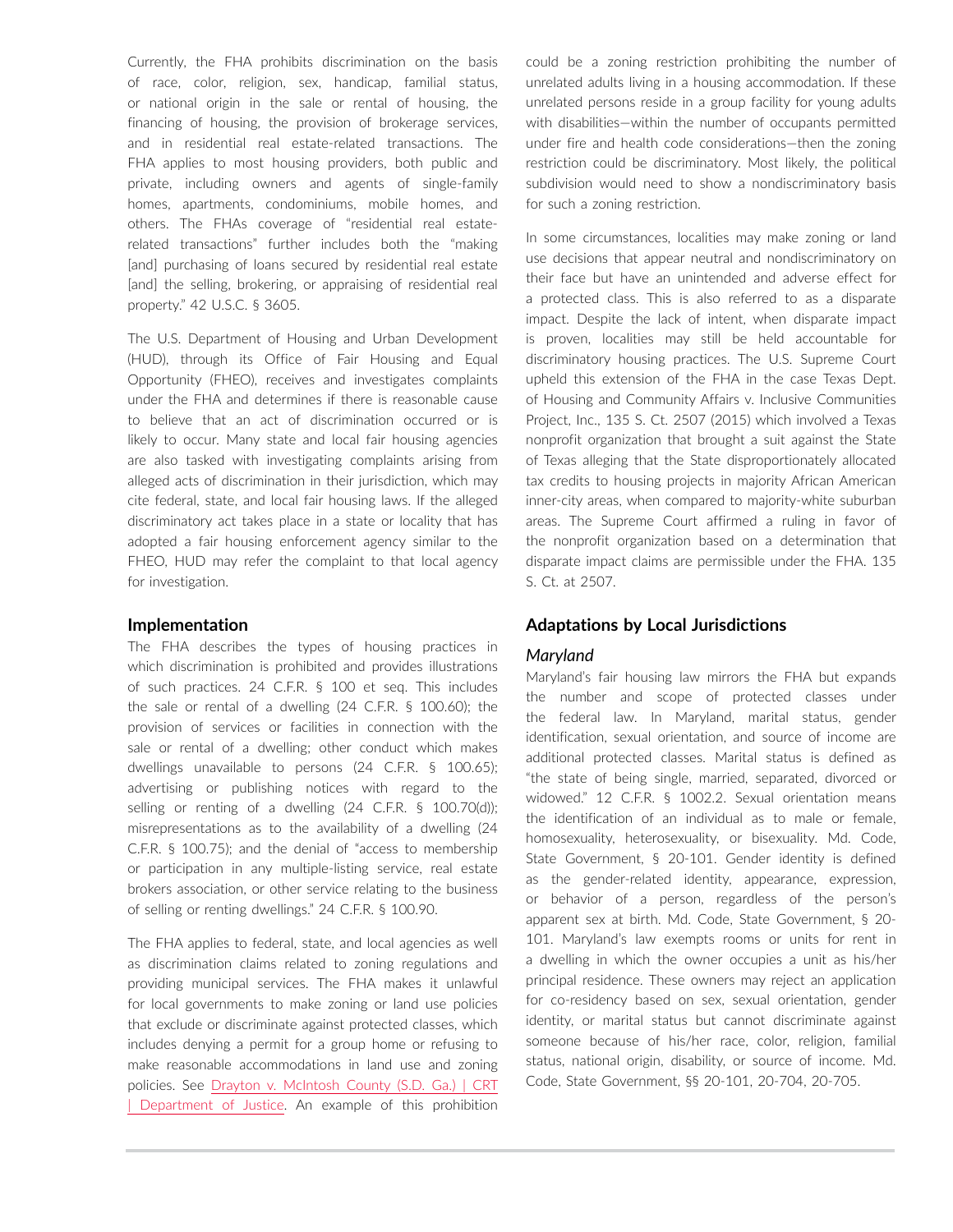### *Virginia*

Much like Maryland, Virginia's Fair Housing Law follows the federal law. In addition to the protected classes provided under the FHA, the Virginia Fair Housing Law adds several protected classes: elderliness (age 55 years or older), [source of funds,](https://equalrightscenter.org/virginia-new-fair-housing/) status as a veteran, gender identity, and sexual orientation. Va. Code Ann. § 36.-96.1. The Virginia Fair Housing Board enforces the Virginia Fair Housing Law, which applies to owners, real estate agents, banks, managers, insurance companies, savings institutions, credit unions, mortgage lenders, and appraisers. The Virginia Real Estate Board is responsible for investigating discrimination complaints filed against holders of real estate licenses issued by the Commonwealth.

### *District of Columbia*

The D.C. Human Rights Act of 1977 further expands on the federal list of protected classes. Its inclusion of personal appearance protects people from housing discrimination based on style of dress, hairstyle, and facial hair. This act also prohibits discrimination based on the renter's enrollment in an educational program, which bars housing providers from refusing to rent to college students or limit the number of students in a multifamily rental community. The fair housing regime in D.C. also covers place of current residence as well as political affiliation discrimination. The D.C. Office of Human Rights oversees the enforcement of the D.C. Human Rights Act.

### *Other Political Subdivisions*

In addition to state expansion of the FHA's reach and coverage, cities and localities may implement additional, stricter fair housing regulations. Local legislators often propose expanding these laws to address specific housing discrimination issues in their jurisdictions, which may include broadening the list of protected classes for individuals and groups not protected under federal law. It is essential to become intimately familiar with the federal, state, and local fair housing laws at play in your jurisdiction.

# **Expansions – The FHA and Other Related Federal Laws**

Section 504 of the Rehabilitation Act of 1973 and the Americans with Disabilities Act (ADA) are two federal laws that apply to more types of facilities than housing. At times, these laws overlap with the FHA, but they have different, and often narrower, requirements.

### *Section 504 of the Rehabilitation Act of 1973*

Section 504 of the Rehabilitation Act of 1973 is a federal law that prohibits discrimination on the basis of disability by recipients of federally assisted programs or activities. 29 U.S.C. § 794. The Section 504 regulations define "recipient" as any state (or its political subdivision), any instrumentality of a state (or its political subdivision), any public or private agency, institutional organization or other entity, or any person to which federal financial assistance is extended for use in any program or activity (whether directly or through another recipient), which includes any successor, assignee, or transferee of a recipient, but excludes the ultimate beneficiary of the assistance. 24 C.F.R. § 8.3. Obvious examples of recipients include a HUD-funded public housing agency or a HUD-funded nonprofit developer of low-income housing because both receive federal financial assistance and, therefore, are subject to Section 504's requirements. A public housing agency is covered by Section 504, for example, in the operation of its Housing Choice Voucher Program (HCVP)—formerly known as the Section 8 program. However, a private landlord who accepts tenant-based vouchers as payment for rent from a low-income qualified individual is not a recipient of federal financial assistance merely by accepting such payments.

# *The ADA*

The ADA is a comprehensive civil rights law prohibiting discrimination against persons with disabilities and applies to housing (sales and rentals) but only under specific circumstances. 42 U.S.C. § 12101. Title III of the ADA prohibits discrimination against persons with disabilities in commercial facilities and public accommodations, which includes public and common use areas at housing developments when these areas are, by their nature, open to the general public or made available to the general public. 42 U.S.C. § 12132. Title III applies irrespective of whether the public and common use areas are operated by a federally assisted housing provider or by a private entity. However, the accommodation must be open to the public (or a segment of the public) for Title III to apply. 28 C.F.R. § 36. This could include an apartment building's leasing office or the property's pool, if it is open to members of the public (even if only once a year or on special occasions). The ADA also covers commercial facilities, which it defines as "facilities intended for nonresidential use . . . whose operations affect commerce." 42 U.S.C. § 12181. However, it explicitly excludes "facilities that are covered or expressly exempted from coverage under the Fair Housing Act." 42 U.S.C. § 12181.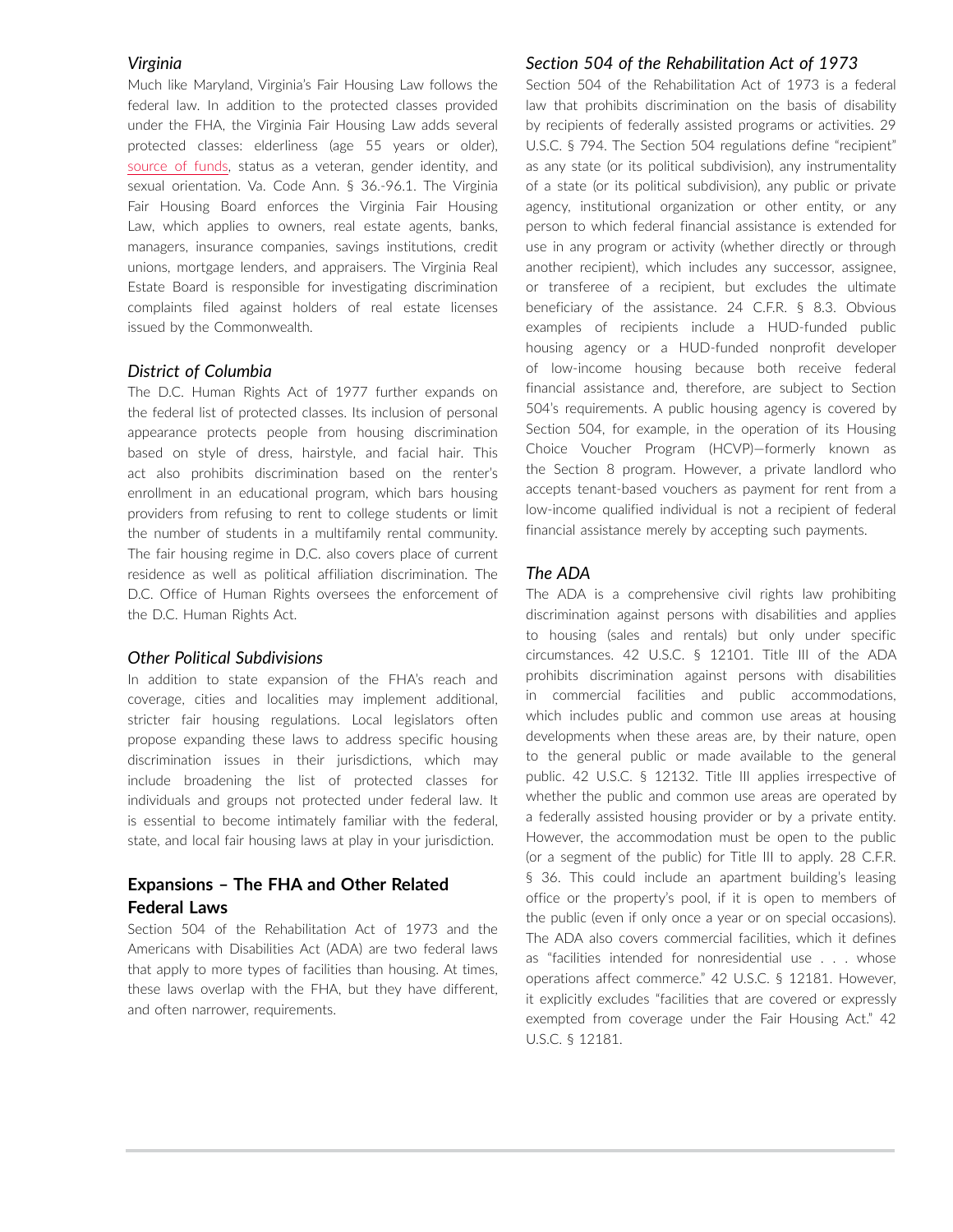For guidance on the ADA, see [Americans with Disabilities](https://advance.lexis.com/open/document/lpadocument/?pdmfid=1000522&pddocfullpath=%2Fshared%2Fdocument%2Fanalytical-materials%2Furn%3AcontentItem%3A5XBM-03R1-F8D9-M3JG-00000-00&pdcontentcomponentid=500749&pdteaserkey=sr0&pditab=allpods&ecomp=ztrg&earg=sr0)  [Act: Guidance for Commercial Real Estate Owners](https://advance.lexis.com/open/document/lpadocument/?pdmfid=1000522&pddocfullpath=%2Fshared%2Fdocument%2Fanalytical-materials%2Furn%3AcontentItem%3A5XBM-03R1-F8D9-M3JG-00000-00&pdcontentcomponentid=500749&pdteaserkey=sr0&pditab=allpods&ecomp=ztrg&earg=sr0).

# **Who Is Protected by the FHA?**

### **Protected Classes**

Discrimination based on certain characteristics is prohibited under the FHA. In some cases, the statute may specifically define a protected category; but, in other instances, it may indicate additional relevant information on exemptions or how to interpret a protected characteristic. 42 U.S.C. § 3602. Remember, the FHA prohibits discrimination on the basis of race, color, religion, national origin, familial status, sex, or handicap.

The terms race, color, religion, and national origin are not specifically defined in the FHA. The FHA defines familial status to mean parents or others having custody of one or more children under 18 years of age. 42 U.S.C. § 3602(k). Familial status discrimination does not apply to housing dedicated to older persons (e.g., generally speaking, a community solely for residents age 55 plus or age 62 plus is not, on its face, a violation of the FHA).

Under the FHA discrimination based on a person's sex includes refusing to rent or sell to someone, or treating someone differently, because of their gender, gender identity, or gender expression. The FHA also prohibits sexual harassment, which can include any unwanted sexual advance, request for sexual favors, or other unwelcome verbal or physical contact of a sexual nature by someone of the same or opposite sex in exchange for housing considerations. In housing, sexual harassment may fall under two categories. The first, Quid Pro Quo Sexual Harassment is when a housing provider or their employee, agent, or contractor conditions access to or retention of housing or housing-related services or transactions on a tenant's submission to sexual conduct. The second, Hostile Environment Sexual Harassment is when a housing provider or his employee, agent, contractor, or, in certain circumstances, another tenant, engages in sexual behavior of such severity or pervasiveness that it alters the terms or conditions of tenancy and results in an environment that is intimidating, hostile, offensive, or otherwise significantly less desirable. More information on the FHA's treatment of discrimination based on sex and sexual harassment can be found [here](https://www.fairhousingnc.org/know-your-rights/sex-sexual-harassment/) and [here](https://www.hud.gov/sites/documents/QANDASEXUALHARASSMENT.PDF).

Lastly, the FHA also prohibits housing providers from discriminating against applicants or residents (or persons associated with either) on the basis of a disability. The act defines disability as a physical or mental impairment that substantially limits one or more major life activity. 42 U.S.C. § 3602. Common examples of major life activities that may be impacted at a housing accommodation relate to communications and interactions with others (seeing, hearing, learning, and speaking) and using or accessing various areas of the housing accommodation (breathing, walking, performing tasks, and caring for one's self), among others. Accordingly, the FHA requires housing providers to make reasonable accommodations (changes, exceptions, or modifications) to their rules, policies, practices, or services, when such accommodations are necessary to afford persons with disabilities an equal opportunity to use and enjoy their housing.

Expansion of the FHA is well underway. In February 2021, HUD released [a memo](https://www.hud.gov/sites/dfiles/PA/documents/HUD_Memo_EO13988.pdf) stating that it would begin accepting complaints for discrimination based on sexual orientation or gender identity, and that FHEO would conduct "all other activities involving the application, interpretation, and enforcement of the FHA's prohibition on sex discrimination to include discrimination because of sexual orientation and gender identity." HUD's published guidance further explains that "the Fair Housing Act's sex discrimination provisions are comparable to those of Title VII and that they likewise prohibit discrimination because of sexual orientation and gender identity."

# **Exemptions to the FHA**

Although the FHA is broadly applicable, it includes some [exemptions](https://crsreports.congress.gov/product/pdf/RL/95-710/23). First, the FHA does not apply to single-family homes that are rented or sold by a private owner (without the use of a real estate agent) who owns no more than three single-family homes at the same time, provided that certain other conditions are met. 42 U.S.C. § 3603(b)(1). In addition, neither a religious group nor a nonprofit entity run by a religious group is prohibited under the FHA "from limiting the sale, rental, or occupancy of dwellings that it owns or operates for other than a commercial purpose to persons of the same religion, or from giving preferences to such persons, unless membership in such religion is restricted on account of race, color, or national origin." 42 U.S.C. § 3607(a). The FHA also does not prevent a private club "from limiting the rental or occupancy of lodgings to its members or from giving preference to its members" if those lodgings are not operated for a commercial purpose. 42 U.S.C. § 3607(a). Housing for older persons, as the term is defined by the FHA, is exempted from its proscription of discrimination on the basis of familial status. In other words, "housing for older persons" may exclude families with children. 42 U.S.C. § 3607(b).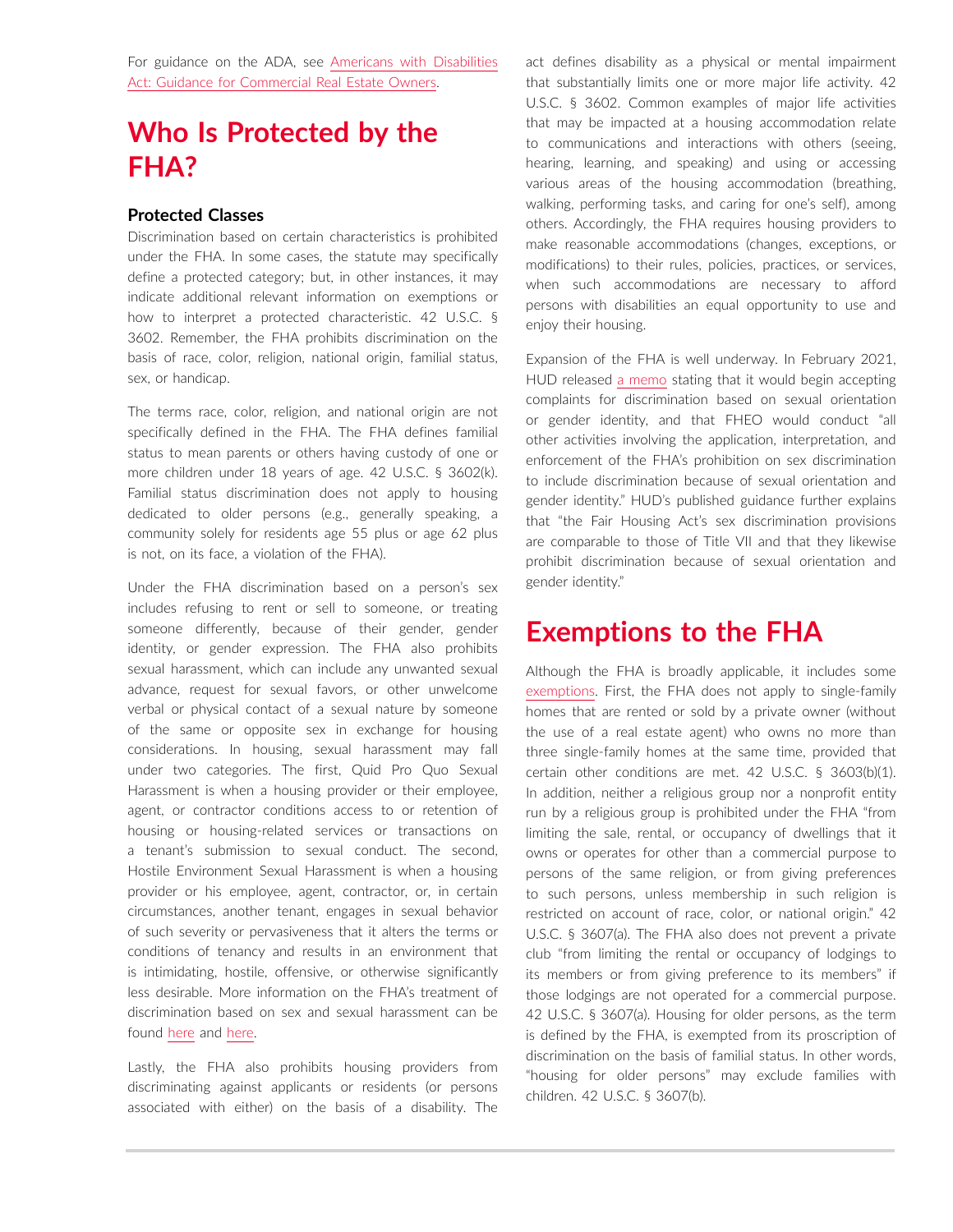# **Categories of Discrimination Claims**

FHA discrimination claims generally fall into two categories, disparate treatment discrimination and disparate impact discrimination. See [The Fair Housing Act \(FHA\): A Legal](https://crsreports.congress.gov/product/pdf/RL/95-710/23)  [Overview](https://crsreports.congress.gov/product/pdf/RL/95-710/23). Disparate treatment claims allege that a housing provider discriminated with intent or motive. See Texas Dept. of Hous. & Cmnty Affairs v. Inclusive Communities Project, 135 S. Ct. 2507, 2513 (2015). Disparate impact claims, on the other hand, involve allegations that a covered practice, even one that is facially nondiscriminatory, has "a disproportionately adverse effect on [a protected class] and [is] otherwise unjustified by a legitimate rationale." See Larkin v. Michigan Protection and Advocacy Service, 89 F.3d 285, 289 (6th Cir. 1996).

### **Disparate Treatment**

Intentional discrimination claims under the FHA can be supported either through (1) direct evidence of discrimination or (2) indirect/circumstantial evidence. Courts apply a variety of legal analysis to assess claims involving direct and indirect evidence. "Direct evidence is evidence showing a specific link between the alleged discriminatory animus and the challenged decision sufficient to support a finding . . . that an illegitimate criterion actually motivated the adverse . . . decision." Gallagher v. Magner, 619 F.3d 823 (8th Cir. 2010). When a plaintiff provides sufficient direct evidence to support an intentional discrimination claim, the defendant (e.g., the housing provider) generally has the burden of proving, by a preponderance of the evidence, that it would have denied or revoked the housing benefit regardless of the impermissible motivating factor, in order to avoid liability under the FHA. Gallagher, 619 F.3d at 823.

FHA disparate treatment claims, generally based on circumstantial evidence, are assessed under the *McDonnell Douglas* burden-shifting scheme. McDonnell Douglas Corp. v. Green, 411 U.S. 792 (1973). Under *McDonnell Douglas*, the initial burden rests with the plaintiff to establish a prima facie case of intentional discrimination by a preponderance of the evidence. 411 U.S. at 792, 802. A plaintiff may establish a prima facie case by producing evidence that (1) they are a member of a protected class, (2) they qualified for a covered housing-related service or activity, (3) the defendant denied an application for or revoked use of the plaintiff's housing benefit, and (4) the relevant housingrelated service or activity remained available after it was revoked from or denied to the plaintiff. 411 U.S. at 792, 802. If a plaintiff can establish a prima facie case, then the burden shifts to the defendant to provide evidence that the revocation or denial of the housing benefit furthered a legitimate, nondiscriminatory purpose. The Supreme Court has clarified that "[t]he explanation provided must be legally sufficient to justify a judgment for the defendant." Texas Dept. of Cmty. Affairs v. Burdine, 450 U.S. 248, 255 (1981). The justification requires actual evidence and must be more than "an answer to the complaint or [an] argument by counsel." Burdine, 450 U.S. at 248, 256. If the defendant is able to meet this burden, the plaintiff may still prevail on their disparate treatment claim if they are able to show, by a preponderance of the evidence, that the stated purpose for the denial or revocation was really just a pretext for discrimination.

### **Disparate Impact**

In addition to making intentional discrimination unlawful, the FHA also prohibits certain housing-related decisions that have an inadvertent discriminatory effect on a protected class. In June 2015, the Supreme Court in *Texas Department of Housing Community Affairs v. Inclusive Communities Project*, confirmed the long-held interpretation that "disparate-impact claims are cognizable under the [FHA]," which mirrors previous interpretations by HUD. In its analysis, the Court adopted a three-step burdenshifting test. At step one, the plaintiff has the burden of establishing evidence that a housing decision or policy caused a disparate impact on a protected class. At step two, defendants may counter the plaintiff's prima facie showing by establishing that the challenged policy or decision is "necessary to achieve a valid interest." 450 U.S. at 248, 256. The defendant will not be liable for the disparate impact resulting from a valid interest unless, at step three, the plaintiff proves "that there is an available alternative practice that has less disparate impact and serves the entity's legitimate needs." 450 U.S. at 248, 256. In addition, the Court outlined a number of limiting factors that courts and HUD should apply when assessing disparate impact claims. 450 U.S. at 248, 256.

# **Most Commonly Cited Violations of the FHA**

In recent years, the FHA and associated state law complaints have been largely related to disability matters, including failure to make reasonable accommodations for service and emotional support animals and failure to make reasonable modifications to existing facilities to accommodate an applicant's or resident's disability. Additionally, where source of income is a protected class, numerous complaints against residential landlords for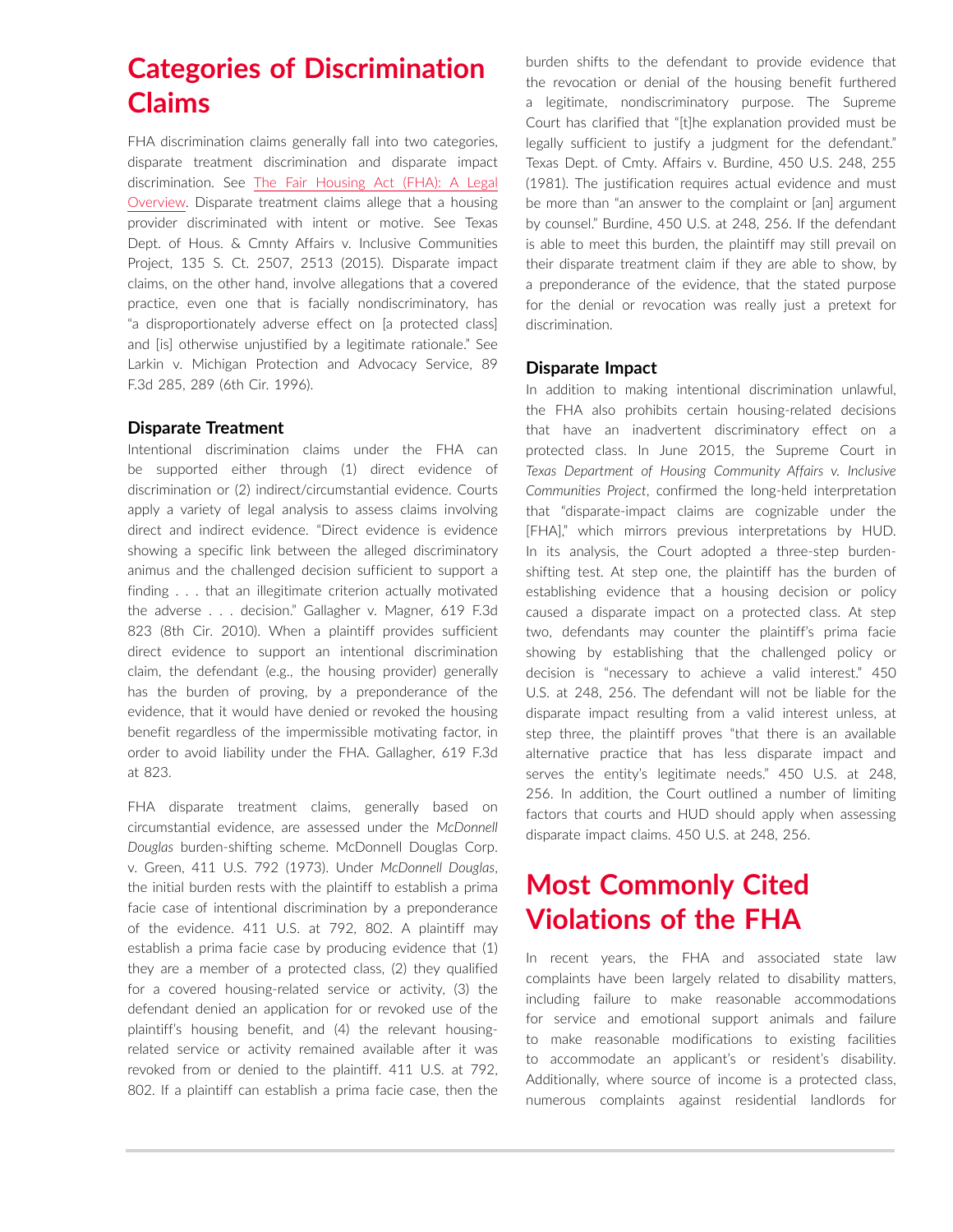failure to correctly calculate income (to qualify an applicant for tenancy) or to accept a voucher have been filed. Unfortunately, there are still many complaints filed yearly based on race, religion, and national origin claims as well.

In 2020, "[t]here were 17,010 cases that involved discrimination against a person with a disability, or 58.90 percent of all cases. Discrimination against persons with disabilities is the easiest to detect, as it most often takes place as an overt denial of a request for a reasonable accommodation or modification to the housing unit. The second most reported type of housing discrimination was on the basis of race, with 4,757 or 16.47 percent of all cases. This was followed by familial status as the third most frequent basis for discrimination, with 2,228 cases or 7.71 percent of all cases of housing discrimination. The fourth most frequent basis of discrimination was sex, with 1,948 complaints or 6.75 percent of all complaints. The fifth most frequent basis was national origin, with 1,730 reported cases or 5.99 percent of all complaints. Color was a basis of discrimination for 646 complaints or 2.24 percent of all complaints, and religion was the basis of 328 complaints or 1.14 percent of all complaints nationwide."

See [Fair Housing in Jeopardy](https://nationalfairhousing.org/wp-content/uploads/2020/09/NFHA-2020-Fair-Housing-Trends-Report.pdf) (Report issued by the National Fair Housing Association).

# **Allegations Based on Race, Color, National Origin, and Religion**

Collectively, fair housing complaints based on race, color, national origin, or religion make up a sizeable portion of the most common allegations. Although it is probably common knowledge that housing providers cannot treat someone differently based on their skin color, accent, preferred language, or religion, these examples are frequently cited by complainants as the reason(s) why they were treated differently.

The following best practices will help insulate housing providers from these types of claims. First, confirm that the application, lease, and any addenda (in-print and online) do not request demographic information related to race, national origin, or religion. Unless required to do so pursuant to participation in a government program (subsidy or tax credit), housing providers should not ask applicants for this information, collect it, or store it. Also, make certain that any on-site staff are not collecting or storing this information. Unless required by a government program, documents such as a property's rent-roll (an index of the units, rent levels, and occupancies) should not include demographic information about residents. Some housing providers keep copies of tenants' photo identification cards in the tenant's rental file. This is an acceptable practice as long as the information is properly stored and not being used for any purpose other than to identify that the person signing the lease is who they say they are and to issue pool passes and related "access" to amenities. Some housing providers take it a step further, by checking the tenant's photo ID at lease signing but do not retain a copy. There are pros and cons to not possessing a copy of the tenant's photo ID. On the one hand, some housing providers feel they are in a better position to assert that tenants are not treated differently because of their race because the housing provider and its staff do not have access to documentation about a tenant's race. The lack of demographic or photographic documentation for any tenant can demonstrate that the housing provider does not have the ability to take race or national origin into consideration when interacting with tenants. Nonetheless, any personal interaction between management staff and the resident will convey some demographic information to the housing provider. On the other hand, if a discrimination complaint arises, it often benefits the housing provider if it can prove that other residents of similar or different races were offered the same terms and conditions of tenancy as the person filing the racial discrimination complaint. Frequently, housing discrimination investigators will request demographic information of neighboring residents and interview those residents in order to confirm that the housing provider imposed the same conditions on all tenants, regardless of race. The authors of this article have successfully defeated a multitude of racial discrimination complaints by presenting such evidence.

Complaints related to religious discrimination are filed less frequently. Regardless, housing providers should avoid engaging in any action or inaction that may be perceived as a preference for or bias against any religious belief or practice. The housing provider should not sponsor, cosponsor, or advertise events that show a preference for a certain holiday, even if those events are orchestrated by residents. Though housing providers may want to support a good cause, lending support for any one event or "holiday" may be perceived as a preference for a particular protected class (over another class), which will inevitably lead to a claim of intentional discrimination. For example, if residents want to reserve an amenity space (a clubroom or pool area) to celebrate a holiday (e.g., Easter, Eid al-Fitr, Martin Luther King, Jr. Day, etc.) the housing provider should not advertise, financially support, or otherwise promote the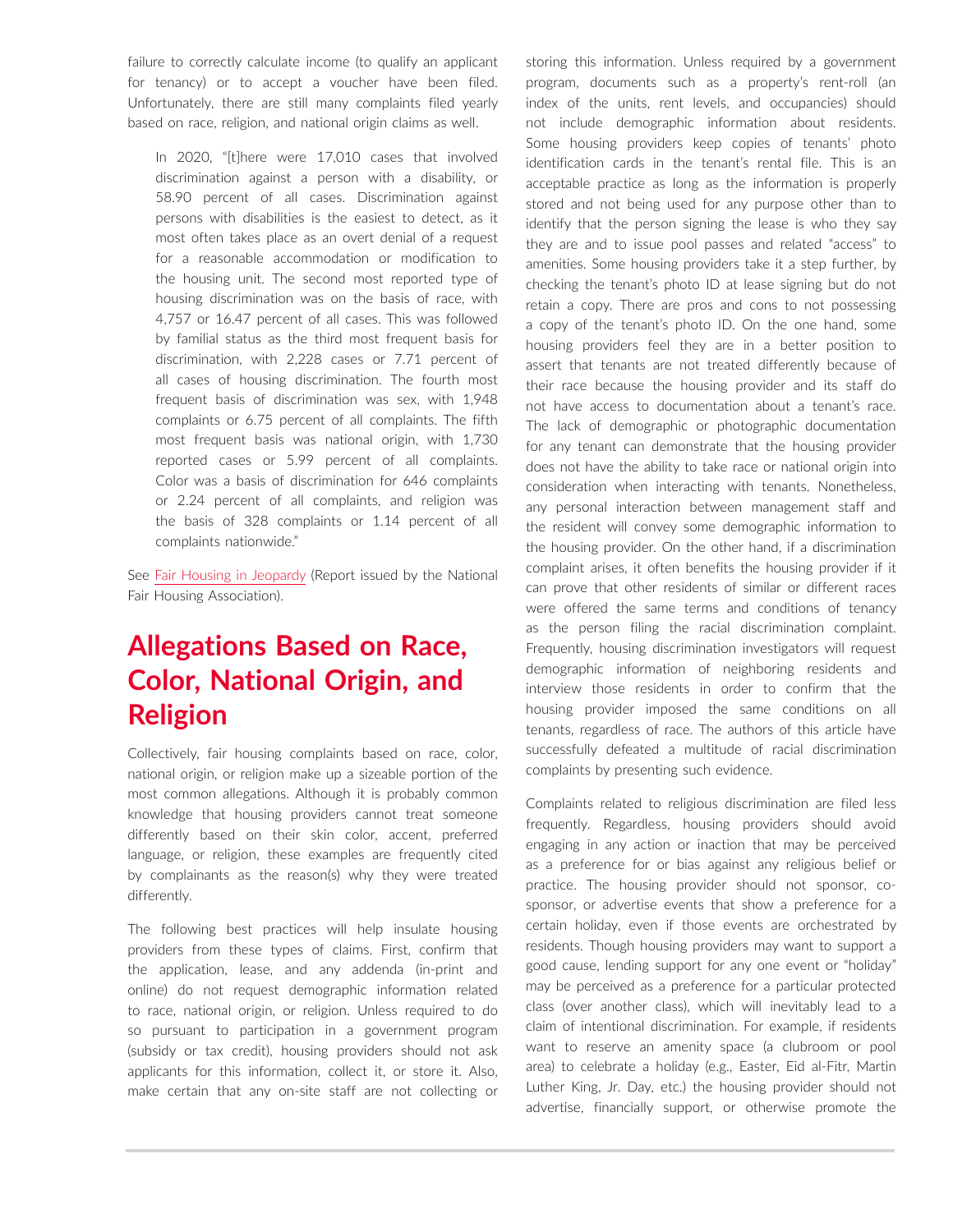event. Set uniform rules for all tenants who may wish to reserve the amenity space and enforce those rules. If the event is held on the community's property, the meeting space or room should be made available to all residents ownership or management should not approve the use if there will be segregation of residents (i.e., separate male/ female prayer rooms, for example, for a Muslim or orthodox Jewish group of residents). Stay neutral—do not advertise the event, co-sponsor the event, or seek media attention because you believe it is a good cause to support.

# **Disability-Related Requests and Reasonable Accommodations**

By far, the most commonly cited violations stem from disability-related complaints. The Fair Housing Act defines disability as having a physical or mental impairment that substantially limits one or more major life activities, having a record of such impairment, or being regarded as having such an impairment. 42 U.S.C. § 3607(b). The U.S. Supreme Court has determined that to meet this definition, a person must have an impairment that prevents or severely restricts the person from doing activities that are of central importance in most peoples' daily lives. Toyota Motor Manufacturing, Kentucky, Inc. v. Williams, 534 U.S. 194 (2002). The impairment could be apparent (in the case of a visible physical disability) or nonapparent (in the case of a cognitive, psychological, or emotional disability). 24 C.F.R. § 100.201. Regulations promulgated by HUD and, in some cases, the U.S. Department of Justice, list conditions that may constitute physical or mental impairments. 24 C.F.R. § 100.201. Major life activities mean "functions such as caring for one's self, performing manual tasks, walking, seeing, hearing, speaking, breathing, learning and working." 24 C.F.R. § 100.201. Examples of physical or mental impairments may include, but are not limited to, diseases and conditions such as orthopedic, visual, speech, or hearing impairments, cerebral palsy, autism, epilepsy, muscular dystrophy, multiple sclerosis, cancer, heart disease, diabetes, human immunodeficiency virus, mental retardation, emotional illness, drug addiction, and alcoholism. 28 C.F.R. § 35.108; see also 28 C.F.R. § 36.105. The definition of "major life activities" is inherently broad and far-reaching. Common examples of major life activities that may be impacted at a housing accommodation relate to communications and interactions with others (seeing, hearing, learning, speaking) and using or accessing various areas of the housing accommodation (breathing, walking, performing tasks, and caring for one's self), among others. See 24 C.F.R. § 100.201(b).

Accordingly, the FHA requires housing providers to make reasonable accommodations to their rules, policies, practices, or services, when such accommodations are necessary to afford persons with disabilities an equal opportunity to use and enjoy their housing. It also requires housing providers to make reasonable modifications to physical structures, if necessary, to afford a disabled person with an equal opportunity to use and enjoy their housing. A reasonable accommodation is a change or an exception to the housing provider's existing rules, policies, or practices; and a reasonable modification typically involves an alteration to the housing provider's existing physical structures at the housing facility. The housing provider cannot charge a fee to someone seeking to submit a reasonable accommodation or modification request.

### **Parking**

What is commonly referred to as "handicap parking" is one of the oldest concerns multifamily owners and managers have had to deal with under the FHA. With very narrow exceptions, the correct number of handicap accessible spaces is not set in stone or generally or easily determined by a certain percentage of available vehicle spaces. Rather, essentially each and every resident with a qualifying disability is entitled to use a designated handicap space. A further complication is the potential need for a designated handicap space permitting side loading of wheelchairs or personal scooters, which may necessitate the reduction of the number parking spaces to create the handicap space with side load capabilities. Additionally, the curb may need to be modified (curb cut with ramp) to provide a direct path of access from the parking space to the path of access to the housing building or home. Because of the incredible number of varying designs and potential needs, a precise yes or no on whether to approve or disapprove of a handicap parking space (including its location, signage, designation for use by a particular resident, requirements for free parking versus paid reserved parking) cannot be addressed in this practice note. Finally, for multifamily purposes, the housing provider should ensure at least one handicap space is present (or more, if possible), near the rental office to facilitate applicants with disabilities to consider the community as a potential residence.

The ADA also requires many multifamily communities to have an accessible path of travel from the nearest public access point (think of a bus or train stop near the property), as well as ADA-compliant access to and from the rental office while the applicant is on the property and in the building where the rental office is located, and ADAcompliant restrooms and door accessibility. Check with your FHA lawyer on whether these requirements pertain to your property.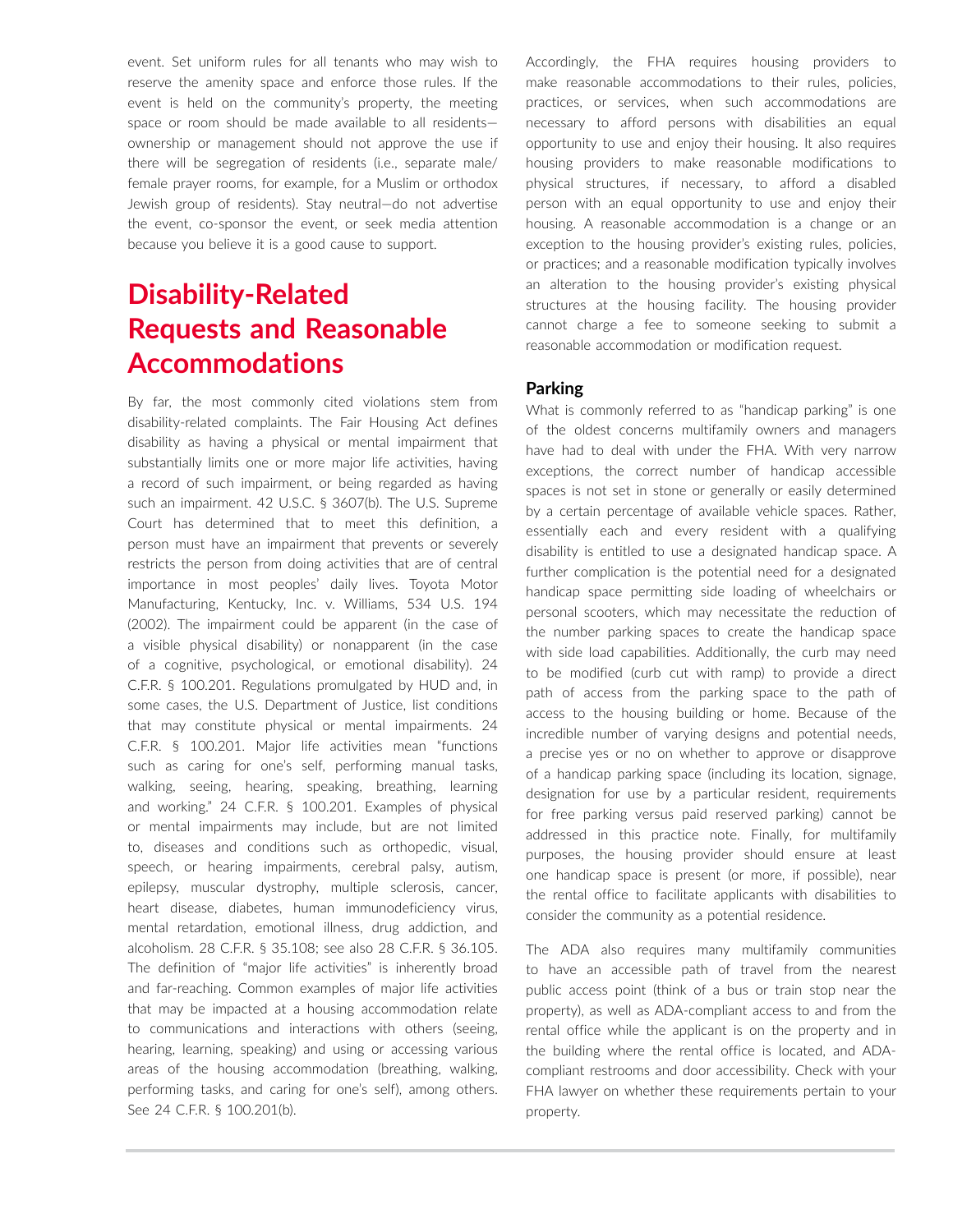#### **Medical Marijuana**

As of the publishing of this practice note, marijuana, including so called medicinal or medically proscribed marijuana, is illegal under federal law (herein referred to as "cannabis"). Cannabis is listed as a Schedule 1 drug under federal law, specifically, the Controlled Substances Act of 1970. While 18 states (as of 2021) have legalized recreational use of cannabis, and 36 states have legalized medical use, possession, and use remains illegal under federal law. Therefore, as a practical matter, a housing provider does not need to approve a request for reasonable accommodation to an applicant or resident to use cannabis (even medically proscribed cannabis) —as use of an illegal substance cannot be a reasonable accommodation contemplated by the FHA.

Moreover, the authors of this practice note have advised clients that the only effective way to minimize the everincreasing complaints of the smell of smoked cannabis in the multifamily environment is to maintain smoke-free properties. Generally speaking, a smoke-free building makes enforcement of violations for smoking cannabis in apartments or on the property more practical. Offering evidence of a lease violation for smoking in a smoke-free building (cigarettes, pipes, cigars, or cannabis) to a court on a lease violation eviction action can be more easily proven, as opposed to having to prove the odor was from cannabis (which may require lab testing) rather than from any other smoked tobacco products (cigarettes, vapes, hookahs, cigars, etc.).

Finally, as society has become ever more accommodating of cannabis and cannabis use becomes more pervasive in society generally, housing providers will need to weigh the desire to avoid making users of cannabis feel unwelcome by focusing on the federal criminal applications in marketing materials or the application itself. After all, use by some residents of cannabis consumables are unlikely to be known to other residents of the housing community (if multifamily) or to the landlord. It is only the smell of smoked cannabis that is likely to be problematic for the housing provider in multifamily settings.

For general guidance on legalized marijuana and real estate transactions, see [State-Legalized Marijuana and Real Estate](https://advance.lexis.com/open/document/lpadocument/?pdmfid=1000522&pddocfullpath=%2Fshared%2Fdocument%2Fanalytical-materials%2Furn%3AcontentItem%3A5XWS-FR31-K054-G46T-00000-00&pdcontentcomponentid=500749&pdteaserkey=sr0&pditab=allpods&ecomp=ztrg&earg=sr0).

### **Live-In Aides**

As with other reasonable accommodations mentioned in this article, the question of whether the landlord is required to permit a resident to have a live-in aide turns on the reasonable accommodation analysis. Specifically, a live-in aide is a person who will live in the home with the resident but will not be a leaseholder. Upon the request of an applicant or resident (who is elderly and/or a person with a disability, for example), the approval process for the livein aide should establish that (1) the live-in aide is essential to the care and well-being of the resident, (2) the resident is NOT obligated for the support of the live-in aide, and (3) the live-in aide would not otherwise be living in the housing unit, but for providing needed care to the resident. Despite the presence of (2) and (3) in our recommended analysis, the live-in aide may be a family member under certain circumstances.

The verification for the reasonable accommodation for a live-in aide follows the same regime as discussed elsewhere, namely, when the disability is not obvious, the landlord may require the medical professional's concurrence that the person is disabled (as defined by the federal and local fair housing laws) and the claim or assertion that the resident will benefit from having the aide reside with them. The resident need not specifically describe or itemize the tasks or services to be performed by the live-in aide. Be mindful that the presence of the aide counts toward a maximum occupancy standard for the home, but the aide's income should not be considered when evaluating any landlord created income minimums. Similarly, the aide's income should not be included for any HUD or other government sponsored program where a maximum household income level is implicated (i.e., HCVP or tax credit qualifications).

Finally, no income or credit verification would be required to approve the aide to live in the home (the aide is not liable for payment of rent). However, other tenant qualification criteria the landlord may require from prospective residents may be required from the live-in aide before approving occupancy (e.g., lack of criminal background where permitted). Because the live-in aide is not a tenant, if the tenant dies or moves, the live-in aide has no continuing legal claim to occupy or possess the home after departure or death of the tenant. We therefore recommend that the live-in aide be copied on any notices to the resident if the tenancy is being terminated by the landlord (where permitted by law) to minimize the risk of a judge finding that the live-in aide enjoyed any rights of a tenant.

#### **Assistance Animals**

Many common reasonable accommodation requests relate to the presence of an assistance animal. An assistance animal is not a pet. You should think of these—typically, furry, four-legged companions—as more akin to a wheelchair than anything else. Instead of thinking fourlegged, think four-wheeled. The animal is a tool that works, provides assistance, or performs tasks for the benefit of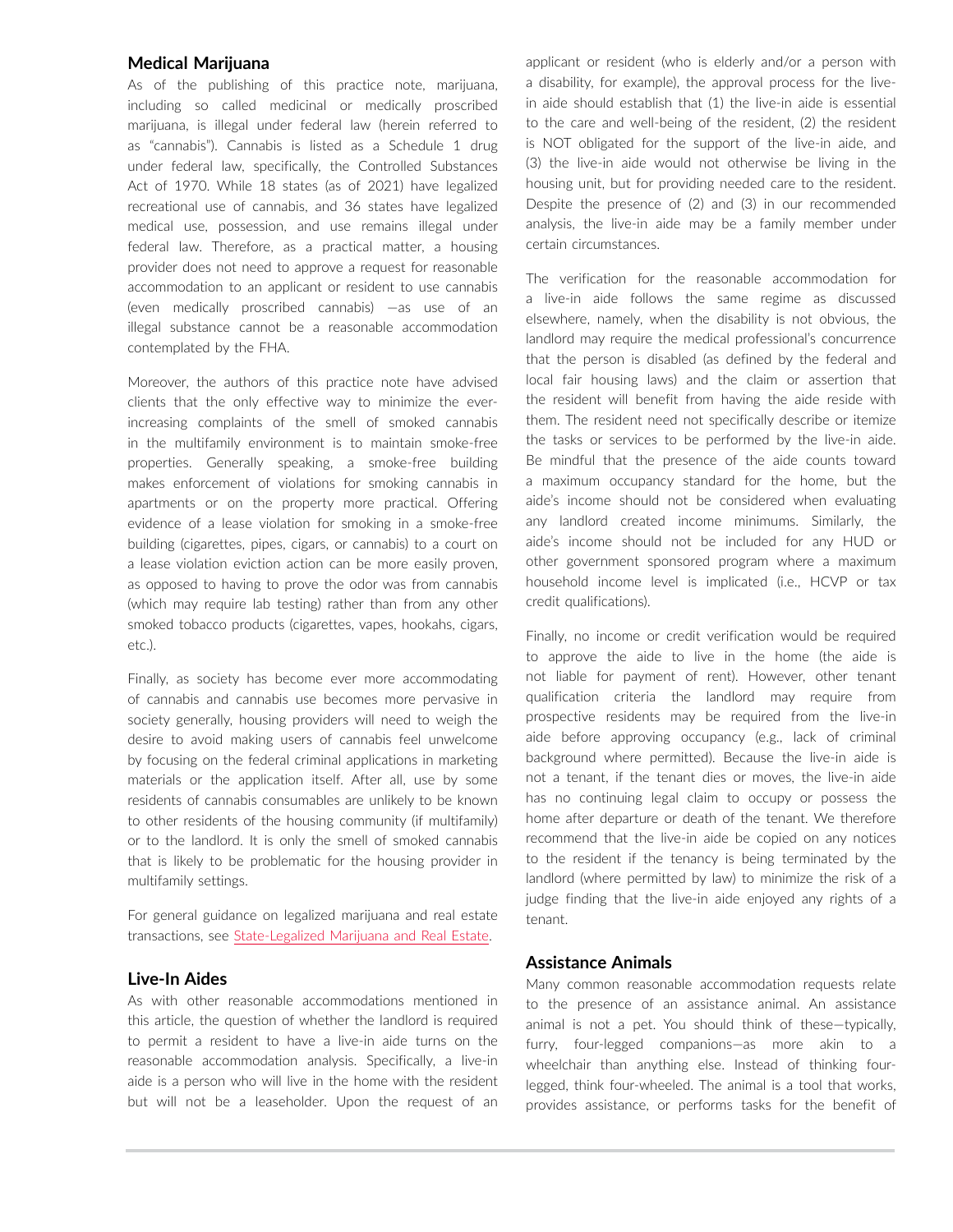a person with a disability, or provides emotional support that alleviates one or more identified symptoms or effects of a person's disability. Because an assistance animal is not a pet, the housing provider's restrictions on pets in the housing accommodation do not apply, including restrictions on specific breeds of dogs, no pet policies, and mandatory pet rent or pet deposits. Although most readers will have heard stereotypes about the aggressive behaviors of American pit-terrier breeds, no one can truly predict any animal's behavior—especially if based solely on the animal's breed. Accordingly, when presented with a reasonable accommodation request for an assistance animal, the request should never be outright denied simply based on the breed or size of the animal or because the housing provider does not allow pets. Again, a service animal is not a pet. A housing provider cannot charge any pet deposit, pet rent, or other fee for the presence of the animal. See FHEO-2020-01. However, the resident with a service animal still remains responsible for (1) damages caused by the animal in excess of normal wear and tear and (2) for the animal's behavior (barking at night or when the resident is away, aggressive behavior in common areas, and cleaning up after the animal).

In evaluating a reasonable accommodation request for an assistance animal, the relevant inquiries are (1) does the person seeking to use and live with the animal have a disability and (2) does the person have a disabilityrelated need for an assistance animal? If the answer to both of those questions is yes, then the assistance animal should likely be approved. If the answer to either of those questions is no, then the reasonable accommodation request should be denied. Approving reasonable accommodation requests for persons who are either not disabled or do not have a disabilityrelated need for the animal will set an unnecessary and imprudent precedent, which may obligate the housing provider to approve similar requests in the future. Alternatively, if relevant factors indicate that presence of the animal will create an unreasonable burden on the housing provider (demonstrated violent acts, number of animals in the requestor's home, size of the requestor's home, care requirements for the animal, etc.), then an interactive dialogue may be needed to evaluate reasonable alternatives. See [FHEO-2020-01](https://www.hud.gov/sites/dfiles/PA/documents/HUDAsstAnimalNC1-28-2020.pdf).

A disabled person with an assistance animal always remains responsible for maintaining care and control over the animal. If the animal's behavior unreasonably interferes with the rights of other persons in the housing provider's community (neighboring residents, staff, contractors), then the housing provider can request that the owner appropriately restrain the animal (e.g., leash, muzzle, crate, etc.). If the animal causes damage to the housing provider's property (e.g., by urinating, defecating, or vomiting), then the disabled resident is financially responsible for the cost of the damages incurred by the animal. If the animal demonstrates that it is a direct threat to the health and safety of others (residents, staff, visitors, etc.), then the housing provider can require the disabled owner to remove the animal and/or revoke this specific animal's status as a reasonable accommodation. Those instances, hopefully, are rare but would require documented incidents of violence exhibited by the animal such that the animal's presence at the community is no longer reasonable. For HUD guidance on these issues, see [FHEO-2020-01](https://www.hud.gov/sites/dfiles/PA/documents/HUDAsstAnimalNC1-28-2020.pdf).

Related to reasonable accommodation requests for assistance animals are requests for animal-free environments by persons citing conditions such as allergies or asthma. If the requesting party demonstrates the existence of a disability, the relevant inquiry would be the reasonableness of a request to live in a no-animal housing accommodation. This analysis would likely depend on the size of the housing accommodation, the number of neighboring residents at the facility, and a variety of other factors. A housing provider renting a single-family home may be able to accommodate this request more easily than a landlord with a multifamily apartment community. However, the difficulty in "accommodating" this resident is complicated by the fact that an applicant with an assistance animal has a right to rent any available apartment, even the vacant one next to the resident requiring the animalfree accommodation. This is a great example of the need to engage in an interactive dialogue and discuss reasonable alternative solutions with the requesting party. Relevant considerations in this scenario might include—housing the requesting party in a unit farther away from the on-site dog park, implementing routine cleaning of the common areas near the requesting party's unit to mitigate the presence of animal dander, installing an air purifier in the requesting party's unit to mitigate the presence of animal dander in the unit, or allowing the resident to terminate the lease early without the required notice or termination fee, etc. Choosing a reasonable alternative solution may require a fact specific discussion, but the creative solutions are endless.

#### *Service Animals*

There are two types of assistance animals: (1) service animals and (2) emotional support animals. The FHA defines a service animal as one trained to perform a specific task (or series of tasks) to aid the person with a disability, typically a physical disability. The ADA has a narrower interpretation, specifically, the ADA restricts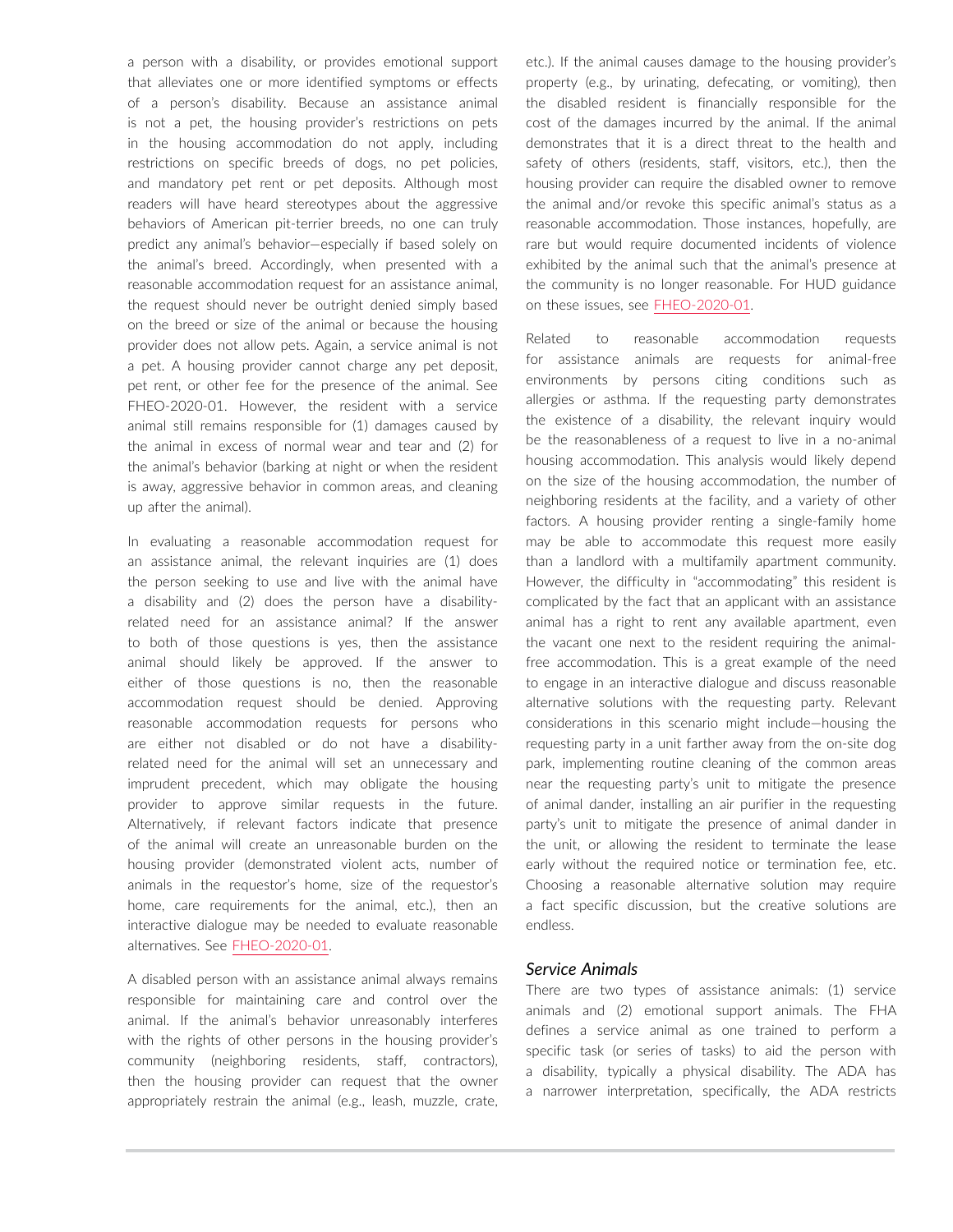service animals to dogs that are individually trained to do work or perform tasks for people with disabilities or miniature horses providing assistance to certain disabled individuals. 28 C.F.R. § 35.104. Most often, the service animal is a dog trained to do work or perform a task on behalf of a disabled person, which may include guide dogs (seeing-eye dog), a seizure alert dog, or a diabetic alert dog. However, if an animal is trained to perform work or a task on behalf of disabled person that a dog is not trained to do, then the housing provider may need to accommodate the exception. An example of this might be a monkey that is trained to perform skills on behalf of a disabled person that require the monkey to use finger dexterity, something a dog could not do. Typically, service animals are approved as reasonable accommodations without necessitating third-party verification of the existence of the disability or disability-related need because both are readily apparent (e.g., a guide dog for a blind person). See [FHEO-2020-01](https://www.hud.gov/sites/dfiles/PA/documents/HUDAsstAnimalNC1-28-2020.pdf).

The ADA requires that state and local governments, businesses, and nonprofit organizations serving the public allow service animals to accompany people with disabilities in all publicly accessible areas of the facility (28 C.F.R. § 35.136), but the ADA does not mandate those requirements for emotional support animals (ESAs). Service animals must be harnessed, leashed, or tethered, unless the individual's disability prevents using these devices or these devices interfere with the service animal's safe, effective performance of tasks. 28 C.F.R. § 35.136. People with disabilities who use service animals cannot be isolated from others, treated less favorably, or charged fees that are not charged to others without animals. In addition, if a business requires a deposit or fee to be paid by patrons with pets, it must waive the charge for service animals. Remember, a service animal is not a pet. Accordingly, a housing provider cannot charge a pet fee for service animal. When it is not obvious what service an animal provides, only limited inquiries are permissible; and allergies or fear of dogs are not valid reasons for denying access or refusing service to people using service animals. Moreover, while landlords and housing boards (homeowners and condominium associations) may generally proscribe rules on pets (such as, the number, size, breed, weight, etc.), those rules may not be applied to assistance animals. Requests for assistance animals must be evaluated based on the disability-related need, not based on "reputational" behaviors of certain breeds or dogs (i.e., bully breeds or rottweilers). For HUD guidance on these issues, see [FHEO-2020-01](https://www.hud.gov/sites/dfiles/PA/documents/HUDAsstAnimalNC1-28-2020.pdf).

#### *Emotional Support Animals (ESAs)*

Conversely, an emotional support animal is not required to possess specialized training to assist the disabled person. Rather, it need only provide assistance or emotional support

in order to alleviate the effect(s) of a person's disability. HUD does not list all the possible disabilities for which an emotional support animal could be used. Instead, HUD lists the functions of the animal, which include "providing emotional support to persons with disabilities who have a disability-related need for such support." 24 C.F.R. § 5.303(a). If a person with a disability needs to use an emotional support animal, they must first make the request to their housing provider or housing board. Accordingly, each emotional support animal request should be evaluated on an individual basis. See [FHEO-2020-01](https://www.hud.gov/sites/dfiles/PA/documents/HUDAsstAnimalNC1-28-2020.pdf).

The authors of this note have evaluated and advised on any number of ESA requests. We have approved as many as four ESAs for one resident with a demonstrated and individualized need for each ESA and rejected requests for two ESAs when the request did not sufficiently identify the individualized need for each animal. There is no defined limit on the number of ESAs that any one person may have. Likewise, there is no defined species of animal that is eligible or ineligible to be an emotional support animal. Because the disability and disability-related need for an emotional support animal are often not apparent (not readily discernable upon visual inspection), a housing provider may ask the requesting party to submit reliable evidence of the existence of the disability and of the disability-related need. The housing provider cannot ask nor require the requesting party to disclose specific information about the nature or severity of the disability. However, the housing provider may require confirmation from a thirdparty verifier in a position to know of the requestor's disability status and disability-related need. See [FHEO-](https://www.hud.gov/sites/dfiles/PA/documents/HUDAsstAnimalNC1-28-2020.pdf)[2020-01.](https://www.hud.gov/sites/dfiles/PA/documents/HUDAsstAnimalNC1-28-2020.pdf)

The presence of a service animal or an ESA may elicit questions from other residents, especially in a no pet community. Responses to any inquiry should not discuss the disability or need of the approved resident and instead, should be limited to something like "the animal is an accommodation under the Fair Housing law."

### **Source of Income**

Although not historically one of the more commonly cited violations, source of income is rapidly becoming a newly protected class in multiple jurisdictions across the United States. If source of income is not a protected class in your jurisdiction, be on the lookout for legislative proposals prompting its inclusion in your jurisdiction's list of protected classes. Although legislative adoption may be swift, it will take substantial time to teach and train those persons who are responsible for reviewing applications for tenancy on the nuances of various sources of income, especially vouchers.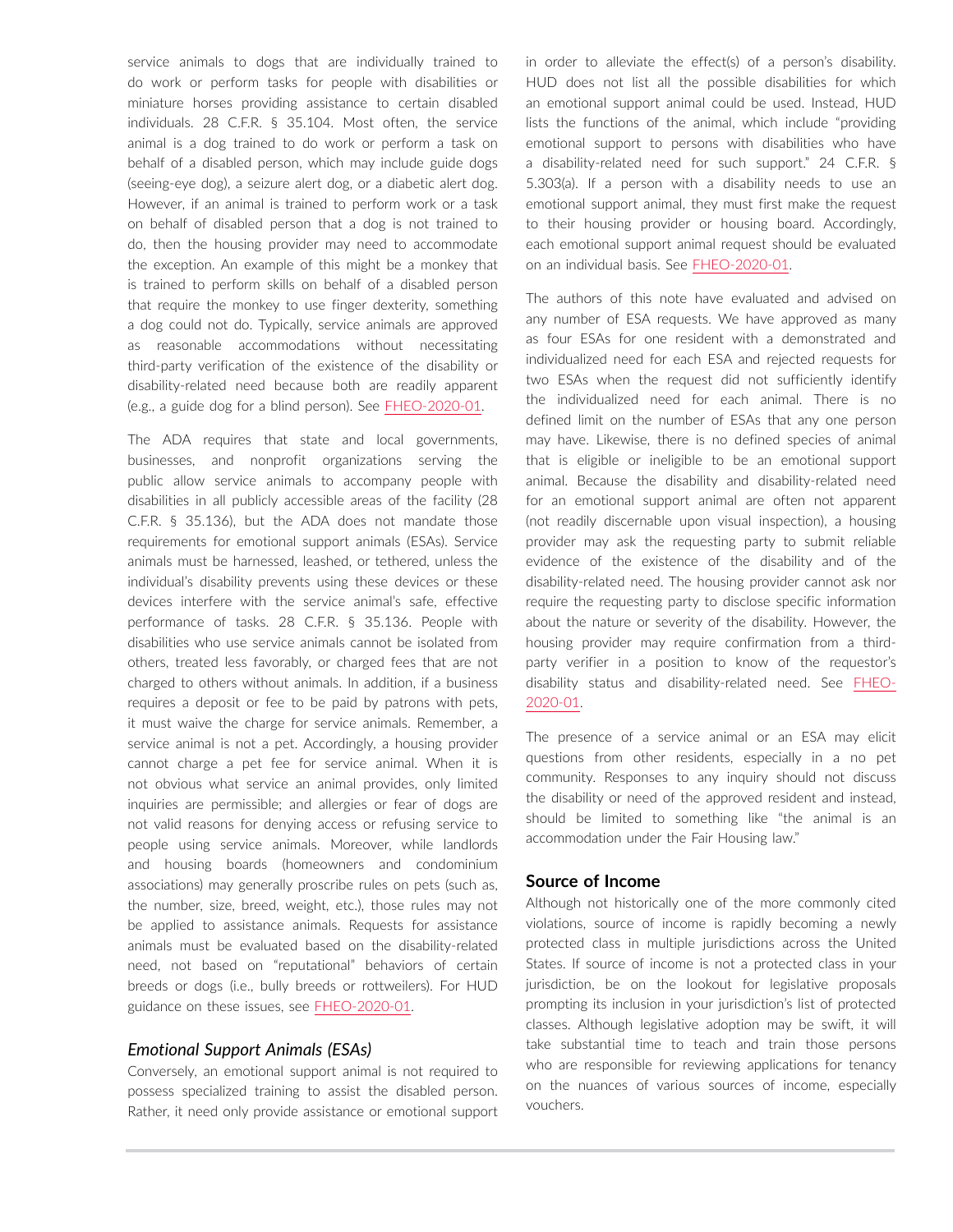In jurisdictions where source of income is not a protected class, housing providers are permitted to restrict tenancy based on the source of the applicant's income or proof income. This issue frequently arises when an applicant presents a third-party subsidy or a voucher as the sole or partial source of income to pay the rent. In jurisdictions where source of income is a protected class, the housing provider cannot offer different terms or conditions of tenancy nor take any action or inaction to discriminate against an applicant who presents a voucher, a third-party subsidy, government benefits, or another source of income as the basis to qualify for tenancy. Housing providers are strongly cautioned to educate themselves about how to evaluate an application submitted by a voucher holder and, particularly, how to evaluate whether the applicant "income qualifies" for the unit. For example, if the applicant presents a voucher covering the entire monthly rent, then the applicant need not submit any other proof or income (i.e., proof of employment). In that case, the screening criteria related to income qualification (e.g., requiring proof of income three times the monthly rent) is not applicable. If, the tenant presents a voucher covering only a portion of the monthly rent, then the housing provider's evaluation of the applicant's income is a bit more nuanced. For example, if the monthly rent is \$1,000 and the applicant presents a voucher that covers \$800 per month, then the applicant will be responsible for \$200 of the monthly rent. Accordingly, the applicant must only present proof of income for the remaining portion of the rent (\$200/month). If the screening criteria require that an applicant show proof of income three times the monthly rent, then this applicant must only show proof of additional income (in addition to the voucher) of \$600 per month. If the applicant can do so, then the applicant should pass the income qualification criteria.

To go a step further, housing providers are advised to evaluate the applicant's source of income on a monthly basis and not require strict proof of annual income. This situation often arises when the applicant's proof of income is unemployment benefits, which are typically temporary. If, for example, you happen to know when in the future these unemployment benefits will expire, you should not take that information into account when evaluating whether the applicant income qualifies. You should look at the present month and determine if the applicant has sufficient income, right now, to qualify for the unit. If so, then the applicant income qualifies for the unit. Remember that no source of income is guaranteed or permanent. Anyone could lose their job or their inheritance or any other source of income at any time. Therefore, in jurisdictions where source of income is a protected class, you should evaluate the applicant's income (regardless of its source) in the current month and not add inferences or suspicions about whether the income will last for the entire lease term. If the applicant presents proof of income that meets the minimum thresholds for the applicant's portion of the rent at the time of application, then the applicant income qualifies for the unit.

In addition, housing providers cannot guide an applicant with a specific source of income (e.g., a voucher) toward or away from any particular unit. Housing providers cannot designate or steer voucher holders to one side of the apartment building or property and non-voucher holders to the opposite side of the building or property. Furthermore, if the housing provider happens to know that the tenant's voucher will cover the entire amount of the market rent, they cannot guide that applicant to the most expensive unit, nor make less expensive units unavailable. Housing providers should offer all available units to the voucher holder—the same as they would do with any other applicant. Taking this example a step further, the housing provider cannot increase the rent for the unit because the applicant's maximum monthly voucher payment is greater than the advertised rent for the unit. Treat every applicant exactly the same regardless of their source of income present all available units at their advertised price(s) and let the applicant choose.

# **Reasonable Accommodations and Reasonable Modifications – Exceptions to a Housing Provider's Existing Rules and Policies**

# **How to Implement a Reasonable Accommodation Policy**

Housing providers are strongly encouraged to develop and implement a written reasonable accommodation and modification policy at their properties. Such a policy, first and foremost, should note that the provider makes reasonable accommodation/modifications for persons with disabilities as necessary to allow them equal opportunity to use and enjoy their housing. Next, the provider should develop a method by which a disabled person can submit a reasonable accommodation request—will a written letter, an email, or a telephone call suffice, or does the requestor need to complete the provider's template form? The importance of maintaining consistency and reliable recordkeeping cannot be stressed enough.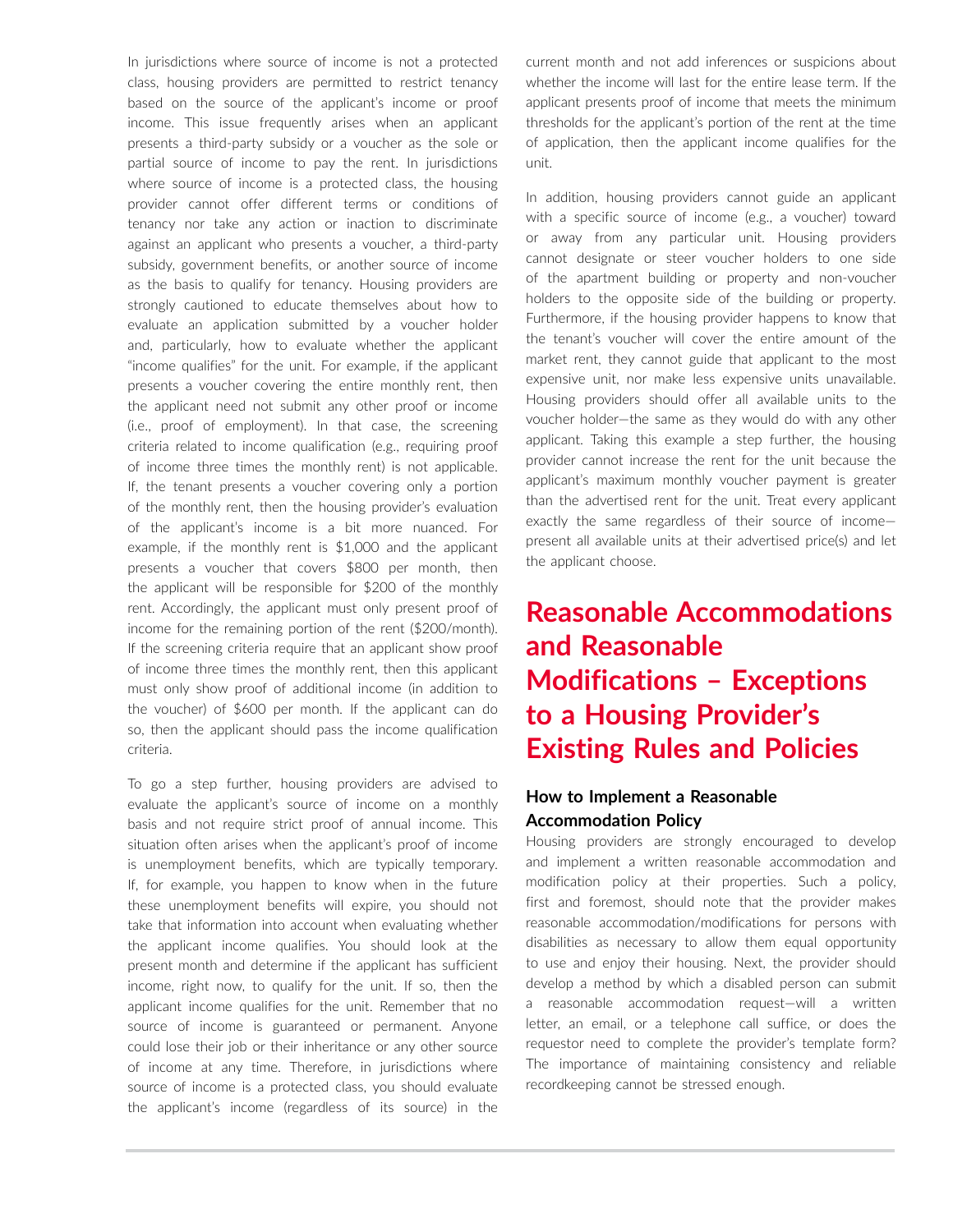Developing a template reasonable accommodation form will provide for transparency and consistency in the housing provider's review and processing of requests. On the form, the housing provider can and should ask that the requesting party first to disclose the existence of a disability. To be clear, the housing provider cannot ask for specific information about the disability nor require the requestor to disclose the precise nature or severity of the disability. However, the housing provider can ask that the requestor check a box (yes or no) as to the existence of a disability. Also, it should be noted that a housing provider cannot inquire about the existence of a disability from any applicant or resident (or person associated with any applicant or resident), unless the person has submitted a reasonable accommodation request. Secondly, the provider can request information on the nexus between the disability-related need and the proposed reasonable accommodation. If this connection is attenuated or unclear, the provider can ask the requestor to provide additional information.

If the disability is apparent or readily discernable, as in the case of many physical impairments (e.g., the requestor uses ambulatory equipment), then the housing provider should not ask for specific information related to the disability or an obvious disability-related need. If the disability is not readily apparent, in the case of internal impairments (e.g., deafness, susceptibility to seizures, cognitive impairments, etc.), then the housing provider may ask the requestor to explain how the request will accommodate a major life activity and assist in the requestor's use and enjoyment of the property. With non-readily apparent impairments, the housing provider may ask the requestor to provide verification from a reliable third party, to attest to the existence of the requestor's disability and disabilityrelated need for an accommodation. The need and type of qualifications of this third-party verifier may vary by jurisdiction. In [some states,](https://townhall.virginia.gov/L/GetFile.cfm?File=C:\TownHall\docroot\GuidanceDocs\222\GDoc_DPOR_6045_v3.pdf) the third-party verifier must be a licensed medical professional and must have provided medical care or evaluation to the disabled person in the state in which the disabled person lived at the time the care was provided. In other jurisdictions, the third-party verifier can be anyone in a position to know about the [existence of the requestor's disability](https://www.justice.gov/crt/us-department-housing-and-urban-development) and their [need for an](https://www.hud.gov/program_offices/fair_housing_equal_opp/reasonable_accommodations_and_modifications)  [accommodation](https://www.hud.gov/program_offices/fair_housing_equal_opp/reasonable_accommodations_and_modifications) (this could be a friend, a family member, a therapist, a social worker, a doctor, etc.). It is imperative to know the local rules in your jurisdiction before advising anyone on what documentation must be submitted in conjunction with a reasonable accommodation request.

# **How to Analyze Reasonable Modification Requests**

In certain cases, the cost of structural changes associated with a reasonable modification may be incurred at the expense of the requestor (the disabled person) or may be at the expense of the housing provider. (Find more information [here](https://www.hud.gov/sites/dfiles/FHEO/documents/reasonable_modifications_mar08.pdf).) It is vital to know who is responsible for the cost of the modification and clearly communicate that information prior to undertaking any alterations to the premises. If the housing facility receives federal funding (e.g., federally subsidized housing), the cost of the reasonable modification may be at the housing provider's expense (there is an analysis of affordability that may need to be performed to determine if the costs of the accommodation should be paid by the housing provider). If the property does not receive federal funding, then the disabled person requesting the modification is responsible for bearing the cost of the alterations. Again, this is a discussion that housing providers should have with the disabled person making the request at the outset, immediately upon review and tentative approval of the reasonable modification request.

If the requestor is responsible for bearing the cost of the alterations, then they may elect to have the housing provider select the contractor to perform the alterations or the disabled person may elect to have their own, independent third party perform the alteration work (in either event at the requestor's expense). If the requesting party chooses to have their independent contractor perform the work, the housing provider can require that the contractor be licensed, bonded, insured, and meet the liability requirements in place for vendors performing work at the property. If the parties agree that the housing provider will contract with the vendor to perform the work, the parties should consider setting up a payment arrangement in advance of the vendor performing the work (either through a lump-sum payment or a series of installments). The housing provider should also notify the requestor that they will be responsible for the cost of returning the reasonable modification (physical alteration) back to its original condition upon move out, if appropriate (not all modifications should require removal at the end of the lease). Upon tentatively approving the requested modification, the housing provider should clearly explain the cost of the alteration as well as the cost to revert the modification back to its original condition upon the requesting party vacating the premises. Housing providers should be aware that substantial delays (while ascertaining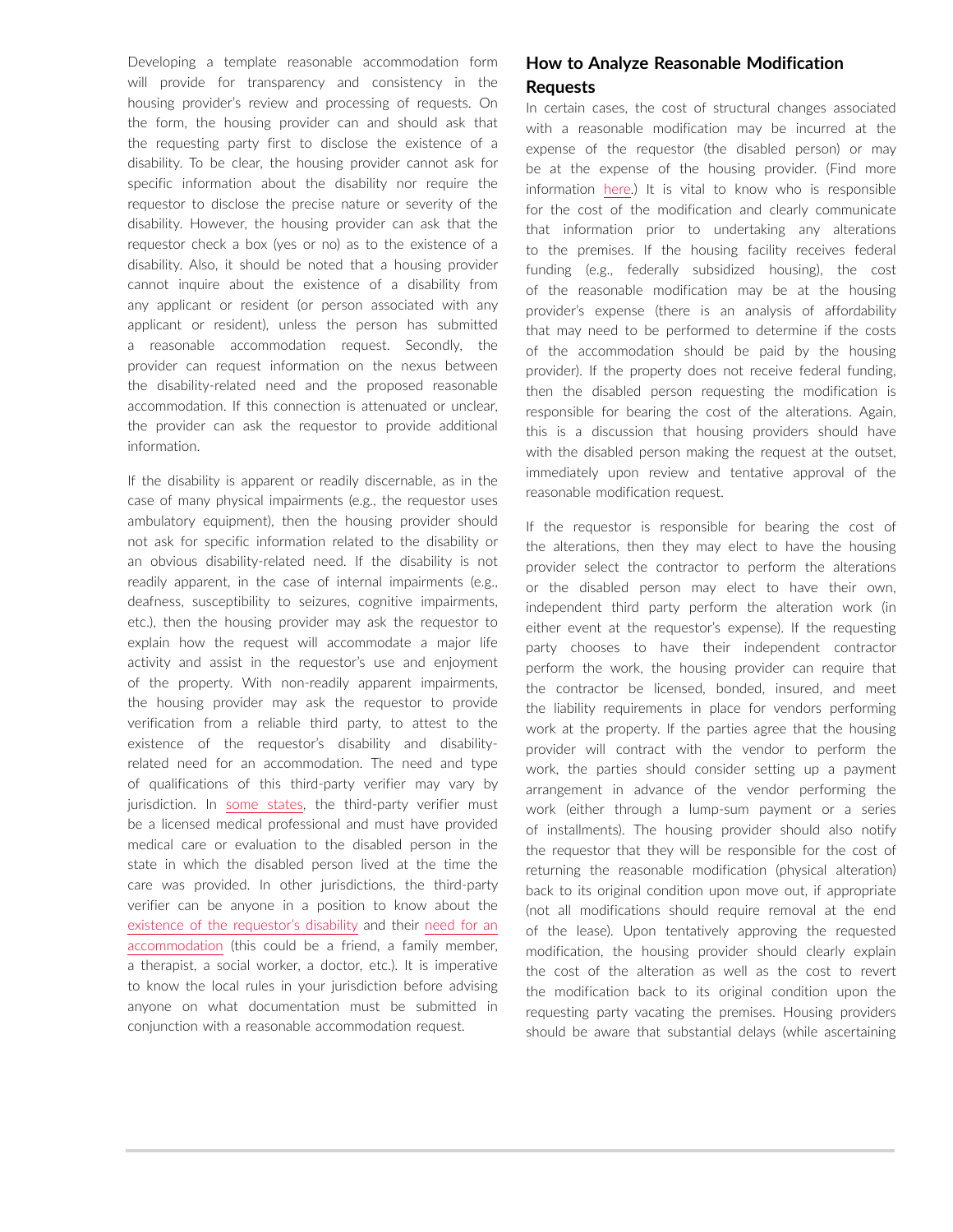cost estimates) in responding to requested modifications may be interpreted as a rejection of the request. Therefore, due diligence is required in responding to accommodation requests and the process by which a modification to the premises is completed. Positive and accurate communication during the process will generally eliminate complaints for implementation of modification requests.

Considering the foregoing, housing providers should know in advance whether they will be responsible for the cost of reasonable modifications or whether their residents will bear the cost. In addition, housing providers are advised to consider equipping some units at the property with features commonly sought by persons submitting reasonable modification requests—which might eliminate the time, burden, and expense of modifying individual units on a case-by-case basis. However, unless agreed to as part of a development plan, or where required by local law, the housing provider need not keep the accessible unit(s) off the market waiting for a disabled resident to come along. The accessible unit may be rented to a nondisabled applicant. Examples of common reasonable modification requests include:

- Removing carpet for hardwood floor (or vinyl, laminate, tile, or the like)
- Increasing the width of doorways to allow for the use of ambulatory equipment
- Removing a shower and installing a bathtub (or vice versa)
- Installing grab bars in the shower and bathroom
- Adjusting the height of toilets, sinks, showerheads, cabinets, door handles, light switches, countertops, or shelving
- Installing incline/decline slopes in doorways, showers, and balconies
- Obtaining a handicap or reserved parking space

# **How to Analyze Reasonable Accommodation Requests**

When reviewing a reasonable accommodation or modification request, the focus of the analysis should be around the term "reasonable." What is or is not reasonable is often very subjective and fact specific. What is reasonable for one housing provider (a large property management company) may not be reasonable for another (an individual homeowner). The reasonableness of the request can be influenced by a number of factors, all of which housing providers should consider—for example, the financial and administrative burden to the housing provider (if any), if the request would fundamentally alter the nature of the housing provider's operations, if the requested accommodation would pose a direct threat to the health and safety of others, if the request would result in significant physical damage to the property. Bryant Woods Inn, Inc. v. Howard County, Maryland, 124 F.3d 597 (4th Cir. 1997).

The FHA does not protect a disabled person whose tenancy would constitute a direct threat to the health or safety of others or result in substantial physical damage to the property, unless the threat can be eliminated or significantly mitigated by a reasonable accommodation. 42 U.S.C. § 3604(f)(9). If the request is unclear or if the housing provider needs additional information in order to properly evaluate the request, it should notify the requestor in writing and explain the need for such additional information. See Joint HUD and U.S. Justice Department [guidance.](https://www.hud.gov/sites/dfiles/FHEO/documents/reasonable_modifications_mar08.pdf) It is of the utmost importance to engage in an interactive, ongoing dialogue with the requestor. If the requestor has established the existence of a disability, the reasonable accommodation or modification request should not be outright denied. Rather, the housing provider should offer reasonable alternatives to the requestor's inquiry in order to accommodate the disability-related need in a way that is not unduly burdensome to the landlord. The parties are encouraged to develop creative alternatives if the requestor's initial ask is not feasible for the housing provider. A quick way to prompt the filing of a discrimination complaint is to either outright deny a disabled person's reasonable accommodation request (offering no alternatives or no explanation) or to ignore the request and/or fail to timely engage in an interactive dialogue.

# **HUD Enforcement**

As noted above, HUD, through FHEO, receives and investigates complaints under the FHA and determines if there is reasonable cause to believe that an act of discrimination occurred or is likely to occur. This process is often time-consuming and can be expensive for housing providers. For detailed guidance on navigating the HUD enforcement process and best practices for avoiding a discrimination complaint under the FHA, see [The Fair](https://advance.lexis.com/open/document/lpadocument/?pdmfid=1000522&pddocfullpath=%2Fshared%2Fdocument%2Fanalytical-materials%2Furn%3AcontentItem%3A63V3-X4K1-JXG3-X2TK-00000-00&pdcontentcomponentid=500749&pdteaserkey=sr0&pditab=allpods&ecomp=ztrg&earg=sr0) [Housing Act: Enforcement Actions.](https://advance.lexis.com/open/document/lpadocument/?pdmfid=1000522&pddocfullpath=%2Fshared%2Fdocument%2Fanalytical-materials%2Furn%3AcontentItem%3A63V3-X4K1-JXG3-X2TK-00000-00&pdcontentcomponentid=500749&pdteaserkey=sr0&pditab=allpods&ecomp=ztrg&earg=sr0)